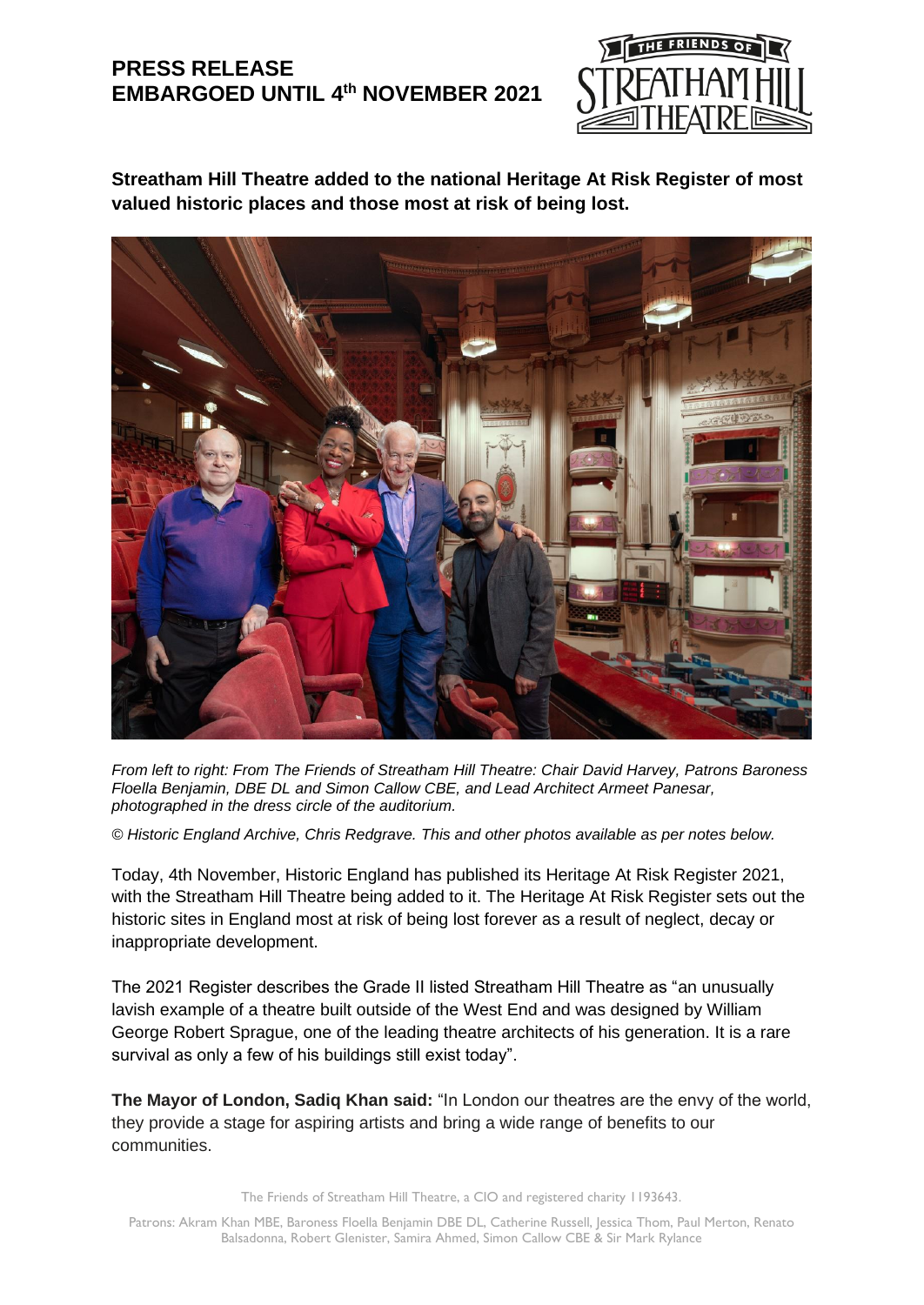"That's why I'm supporting efforts to ensure the magnificent Streatham Hill Theatre is saved for future generations, and why it's so encouraging Historic England have recognised this is a place like no other and added it to the Heritage At Risk Register.

"I hope others will join me in supporting this remarkable building being transformed into an inclusive, cultural space that will serve the local community for years to come."

Volunteer-run organisation, The Friends of Streatham Hill Theatre (FoSHT) are campaigning to find a sustainable solution to the future of the building, and to promote its return to use as an arts and culture venue. The campaign is supported by a number of high-profile patrons from the world of arts and theatre.

# **Also responding to the addition of the theatre to the register:**

"Regenerating this unique building would be a game-changer in strengthening our community and supporting our local area. This recognition by Historic England will help us redouble efforts to save the building for cultural use for future generations. We call on all stakeholders to work together actively to save this landmark building and unlock the array of benefits it would bring."

### **David Harvey, Chair, The Friends of Streatham Hill Theatre**

"Adding Streatham Hill Theatre to the Heritage at Risk Register recognises that this extraordinary listed building needs attention. This is an opportunity to take stock, and build strong relationships between all partners to work towards a better future for this cherished historic place."

# **Simon Buteux, Partnerships Team Leader at Historic England**

"This announcement adds welcome impetus to the campaign to revamp Streatham Hill Theatre as a community-led arts venue, which would ensure the preservation of our iconic theatre and be a big boost for Streatham's growing creative scene and local economy." **Bell Ribeiro-Addy, MP for Streatham**

"I'm delighted that Streatham Hill Theatre is now on the Heritage At Risk Register. As we come out of the Covid pandemic, it's just the right time to save this beautiful building for the cultural benefit of our hard-hit, local community. I'll do all I can to support its rejuvenation." **Cllr Sonia Winifred, Cabinet Member for Equalities and Culture, Lambeth Council**

"It is fantastic news that Streatham Hill Theatre has been added to Historic England's Heritage at Risk list. This glorious W. G. R. Sprague theatre has been on our Theatres at Risk list since 2017 and we've supported it through our Theatres at Risk Capacity Building Programme and by giving advice to The Friends of Streatham Hill Theatre. Theatres Trust believes it has the potential to be returned to use by the community in south London and to, once more, become an important, lively venue at the heart of the high street. Today's announcement makes that future seem more realistic, giving the building greater protection." **Claire Appleby, Architecture Adviser, Theatres Trust**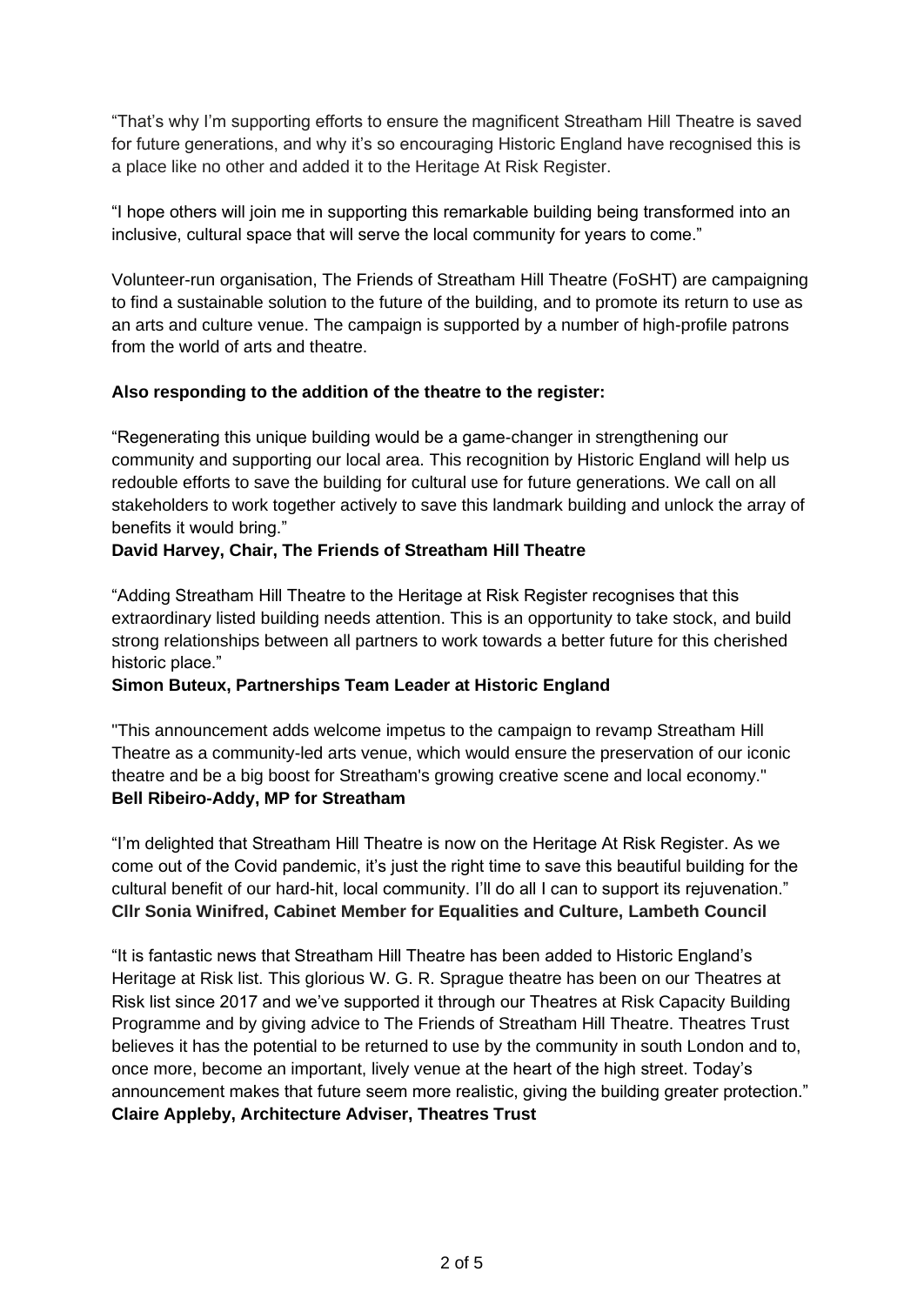### **Patrons of The Friends of Streatham Hill Theatre commented:**

"It's wonderful to see Historic England recognising the amazing heritage of the Streatham Hill Theatre. It would be such a joy to be able to bring dance back to this South London gem of a theatre! To think that its stage is around the same size as the London Palladium's is amazing, as is the history of dancers and dance troupes who performed there in its day. We must do everything we can to bring it back to life for new audiences to enjoy!!" **Akram Khan, MBE, Dancer, Choreographer & Director, Akram Khan Company**

"It's wonderful that Historic England has included the Streatham Hill Theatre on its At Risk list, and almost as wonderful that they consider this fine and unique theatre a part of historic England - our heritage - which it most certainly and deservedly is."

### **Simon Callow, CBE. Actor, Writer and Director**

"With the recent pandemic requiring more and more people to work from home rather than centrally in cities, perhaps many disregarded live performance spaces like 'The Streatham Hill Theatre' will become vital for revived touring circuits as existed in the past. I never forget that a location as close to the West End as the Elephant and Castle once had 5 theatres serving the local community, and in Brixton where I live, during my life we have lost a beautiful old venue. I think we live performers and producers may need to reconsider the benefits of touring to audiences who are working more disparately from home even in the suburbs of cities. I welcome Historic England's support for neglected regional live performance venues."

### **Sir Mark Rylance, Actor, Theatre Director and Playwright**

"I am thrilled and grateful that Historic England has acknowledged the exceptional value of the Streatham Hill Theatre. It is a huge help in raising awareness of the conservation needs of such a stunning heritage building at risk, and the invaluable benefits this extraordinary venue would bring to the London scene and local community culture." **Renato Balsadonna, Opera and Symphonic Conductor**

### **ENDS**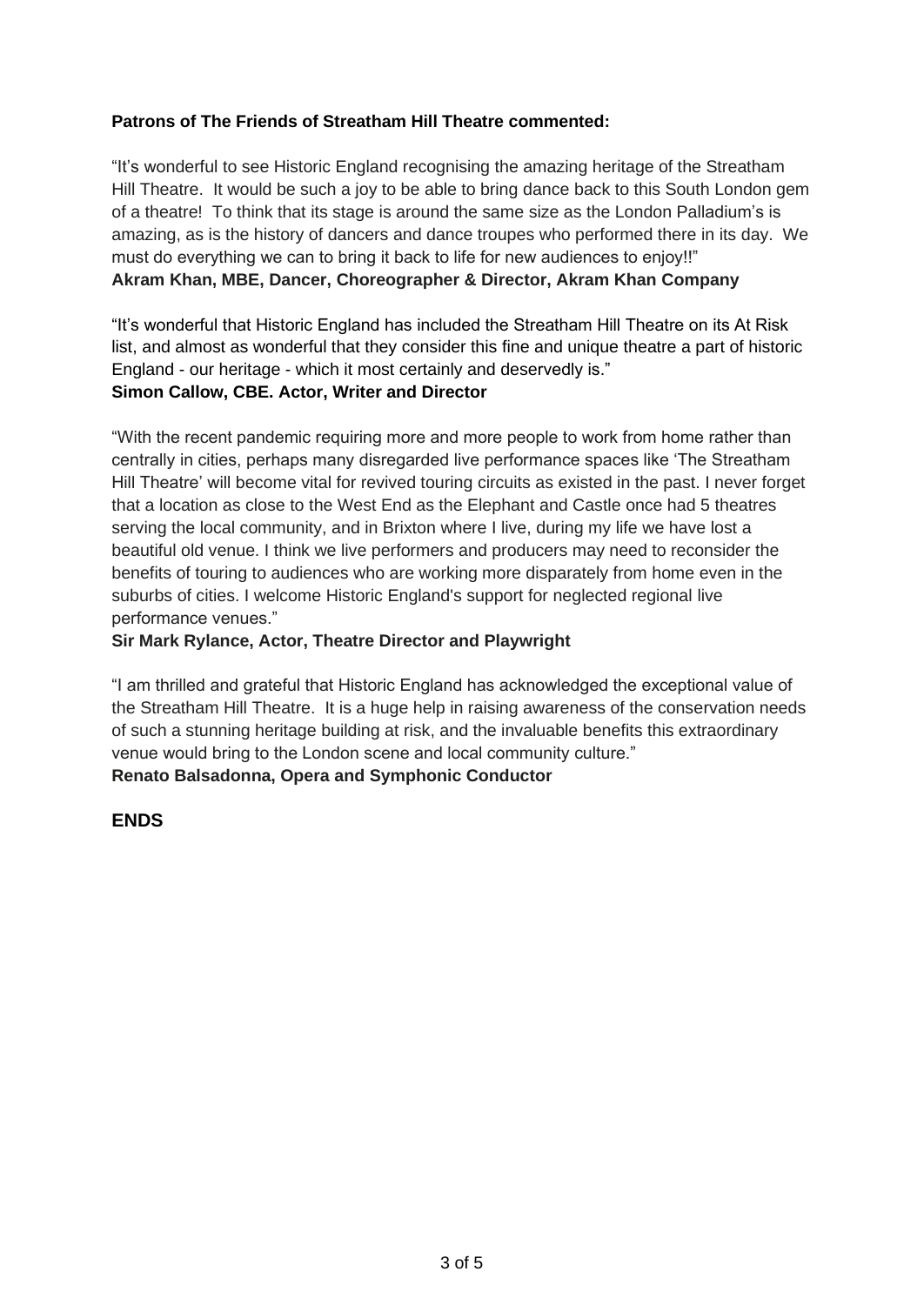# **NOTES TO EDITORS**

### **Contact for The Friends of Streatham Hill Theatre**

David Harvey, Voluntary Chair: 07770 843030 | [pr@streathamhilltheatre.org](mailto:pr@streathamhilltheatre.org)

Further resources including a selection of photos are available via [www.streathamhilltheatre.org](http://www.streathamhilltheatre.org/)

# **Contact for Historic England**

For further information on the **Heritage at Risk Register**, please contact Celia Knight: [celia.knight@historicengland.org.uk](mailto:celia.knight@historicengland.org.uk) | 07900 770 423

For new Historic England [photographs of Streatham Hill Theatre](https://historicengland.org.uk/images-books/photos/results/?searchType=HE%20Archive&search=Parent:115528071) please contact their Archive at [archive@historicengland.org.uk](mailto:archive@historicengland.org.uk)

### **Interviews**

Patrons Akram Khan, MBE, Simon Callow, CBE, and Renato Balsadonna are potentially available for interview subject to scheduling commitments. Please contact David Harvey, details above, to discuss further.

# **Streatham Hill Theatre**

Streatham Hill Theatre originally opened in 1929 and is a Grade II listed building with an auditorium with a capacity of over 2,800. It was the last project by the renowned West End theatre architect W G R Sprague, whose other surviving theatres include the Wyndhams Theatre, Noel Coward Theatre, Aldwych Theatre and Gielgud Theatre.

After a direct V1 'doodlebug' hit in 1944, it closed for the rest of WWII and reopened in 1950 to entertain visitors for another twelve years, before being repurposed for bingo in 1962, until the closure of the bingo in 2017. The theatre was added to Theatres Trust's Theatres at Risk Register in 2017.

In 2019, after a flashmob of over 1,000 people demonstrated huge local support, Lambeth Council turned down an appeal by the theatre's owners against its Asset of Community Value status.

The Friends have no access to or control of the building, which is currently only partially in use as a small slot machine lounge by leaseholders, Merkur Casino UK (formerly Praesepe). The freeholders are Poll Mount Ltd.

# **The Friends of Streatham Hill Theatre**

The Friends of Streatham Hill Theatre's mission is to help find a sustainable solution to the future of the building, and to promote returning it to use as an arts and culture venue. They are an entirely volunteer-run organisation with around 1200 members and associates, supported by the Mayor of London, Lambeth Council and The Theatres Trust, and have recently been granted CIO charity status.

On the 91st birthday of the opening of the theatre, on 20th November 2020, the Friends announced nine Patrons for their campaign: Baroness Floella Benjamin, DBE, DL, Catherine Russell, Jessica Thom, Paul Merton, Renato Balsadonna, Robert Glenister, Samira Ahmed, Simon Callow, CBE and Sir Mark Rylance. In January 2021 it was announced that they were